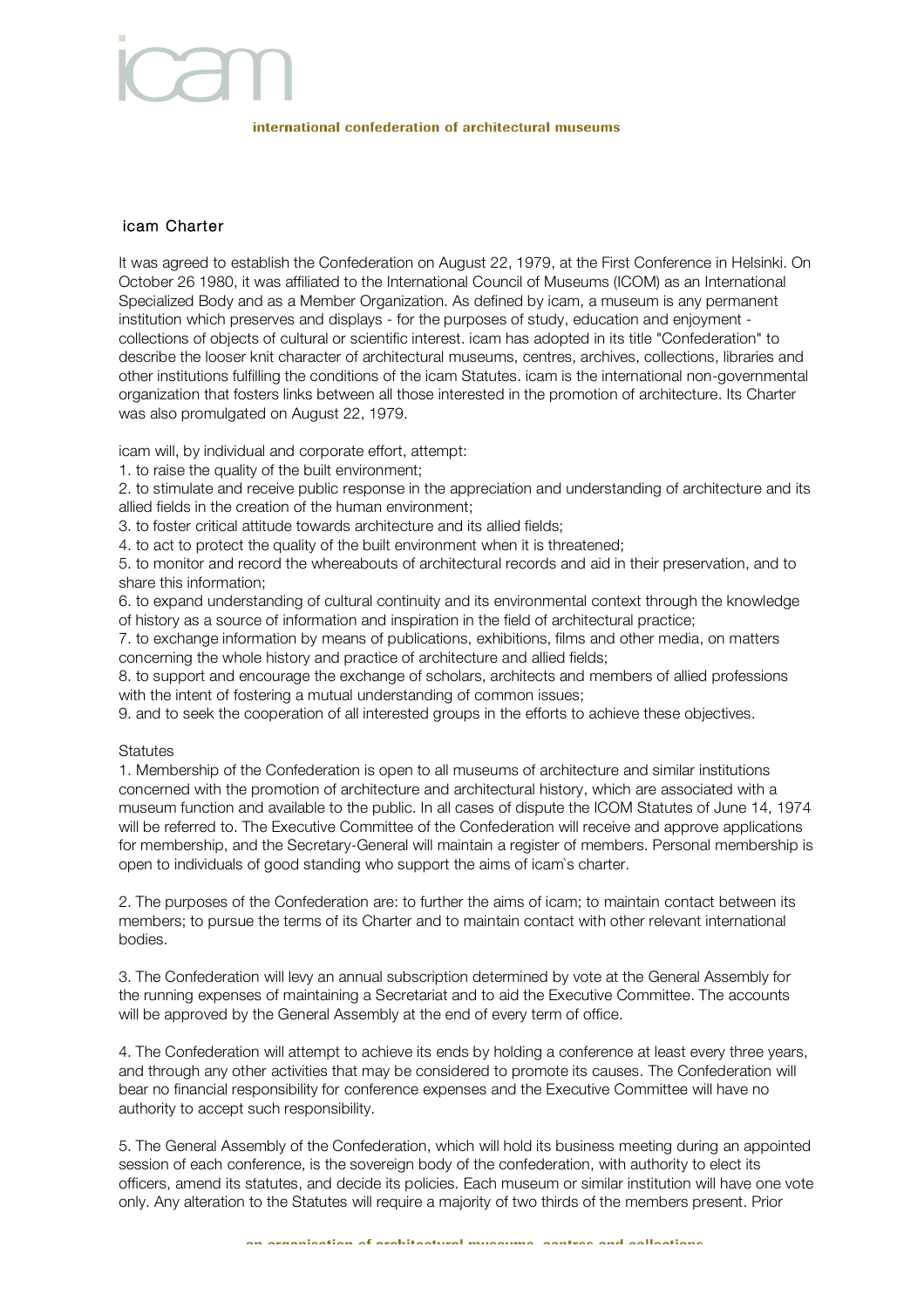## international confederation of architectural museums

notice of such alterations shall be sent to all institutional members at least six weeks before the General Assembly.

6. The Confederation's daily business will be directed by an Executive Committee consisting of the President, the Vice-President, the Secretary- General, the Treasurer, the immediate past President and five other members. Decisions taken by the Executive Committee will be passed by a simple majority, the President having the casting vote. The Secretariat of the Confederation will be located in the country of the Secretary- General.

7. The President, Secretary-General and other members of the Executive Committee will be elected by secret ballot at the end of every second General Assembly and will hold office until the end of the General Assembly at the second following conference. Any vacancies occurring between conferences, including that of President, may be filled at the Executive Committee's discretion.

8. The General Assembly may confer the title of Honorary Member on anyone whose services have notably advanced the aims of the Confederation or who has rendered distinguished service in the field of architectural museums.

9. The business of the Executive Committee will normally be done by post, but one meeting should take place at each conference, and one meeting, if possible, during the triennial congress of ICOM.

10. The confederation may act upon urgent issues at either national or international level. Normally this will require a member to present a case to the President or the Secretary-General and the Executive Committee. Under circumstances of extreme urgency, the President or the Secretary-General is empowered to issue a press statement in the name of the Confederation at her or his own discretion.

11. A member of icam may be struck off the register by the General Assembly for any violation of the rules and principles of the Confederation. Membership will be considered to have lapsed after two years non-payment of the annual subscription, but can be re-initiated upon payment of the debt.

12. A Nominations Committee of three members shall be appointed by the Executive Committee at least two years before the next General Assembly. The Nominations Committee shall prepare a list of candidates for President, Vice-President, Secretary-General and other members of the Executive Committee and shall obtain the consent of each nominee before presenting her/his name. The list of nominees shall be sent to all institutional members at least six weeks before the General Assembly. Nominations shall be voted on by secret ballot at the General Assembly.

### Regulations for the Conference

1. At the end of each conference (Statute 5) the General Assembly will agree on the venue for the next conference with one or two reserves. The conference may, if necessary, take place in twoor more centres. It will not meet twice in succession in the same country.

2. Members from the country selected for the next conference, or the constituents of the member body in that country, will set up an Organizing Committee and a programme, which will be subject to the approval of the Executive Committee.

3. Should circumstances force the country chosen for the next conference to revoke its undertaking, the Executive Committee is empowered to invite the first reserve and should this be no longer in a position to accept, then the second will be invited.

4. The main expenses of the conference will be borne by the host country but the participants will be expected to pay a justifiable conference fee.